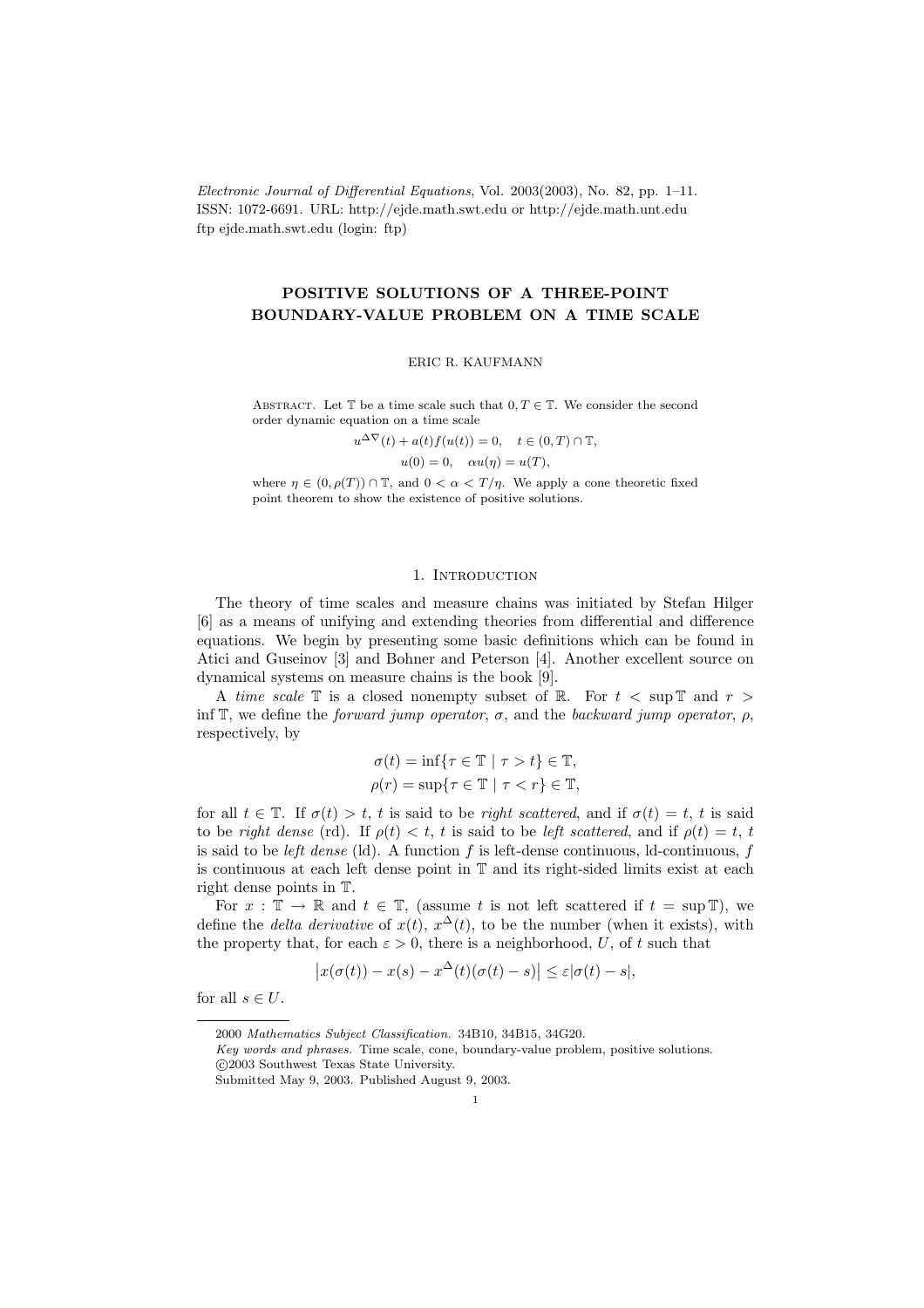For  $x : \mathbb{T} \to \mathbb{R}$  and  $t \in \mathbb{T}$ , (assume t is not right scattered if  $t = \inf \mathbb{T}$ ), we define the nabla derivative of  $x(t)$ ,  $x^{\nabla}(t)$ , to be the number (when it exists), with the property that, for each  $\varepsilon > 0$ , there is a neighborhood, U, of t such that

$$
\left|x(\rho(t)) - x(s) - x^{\nabla}(t)(\rho(t) - s)\right| \leq \varepsilon |\rho(t) - s|,
$$

for all  $s\in U.$ 

If  $\mathbb{T} = \mathbb{R}$  then  $f^{\Delta}(t) = f^{\nabla}(t) = f'(t)$ . If  $\mathbb{T} = \mathbb{Z}$  then  $f^{\Delta}(t) = f(t+1) - f(t)$ is the forward difference operator while  $f^{\nabla}(t) = f(t) - f(t-1)$  is the backward difference operator.

In 1998, Ma [15] showed the existence of a positive solution to the second order three-point boundary-value problem

$$
u'' + a(t)f(u) = 0, \quad t \in (0, 1),
$$
  

$$
u(0) = 0, \quad \alpha u(\eta) = u(1),
$$

where  $0 < \eta < 1, 0 < \alpha < 1/\eta$  and f was either superlinear or sublinear. Later Cao and Ma [5] extended these results to the m-point eigenvalue problem  $u''$  +  $\lambda a(t) f(u, u') = 0, u(0) = 0, \sum_{i=1}^{m-2} a_i u(\xi_i) = u(1)$ . Ma and Raffoul [18] showed the existence of positive solutions for a three-point boundary-value problems for difference equation. Recently, Anderson [2] showed the existence of at least one positive solution (using the Krasnosel'ski˘ı fixed point theorem) and the existence of at least three positive solutions (using the Leggett-Williams fixed point theorem) for the three-point boundary-value problem on a time scale. For other references on multi-point boundary-value problems we refer the reader to the papers [16, 17, 19] and references therein.

Many authors have studied the existence of multiple positive solutions for boundary value problems for differential and difference equations, see [7, 8, 10, 11, 13] and references therein. The book [1] is an excellent source for information on the theory of positive solutions for differential, difference and integral equations. One of the first papers to consider countably many positive solutions for boundary-value problems on a time scale is [12].

In this paper, we show the existence of multiple positive solutions for a second order three-point boundary-value problem on a time scale. Let T be a time scale such that  $0, T \in \mathbb{T}$  and denote the set of all left-dense continuous functions from  $\mathbb{T}$ to  $E \subseteq \mathbb{R}$  by  $C_{ld}(\mathbb{T}, E)$ . Consider the second order dynamic equation

$$
u^{\Delta \nabla}(t) + a(t)f(u(t)) = 0, \quad t \in (0, T) \cap \mathbb{T}, \tag{1.1}
$$

$$
u(0) = 0, \quad \alpha u(\eta) = u(T), \tag{1.2}
$$

where  $\eta \in (0, \rho(T)) \cap \mathbb{T}$ , and  $0 < \alpha < T/\eta$ . We will assume throughout that  $f: \mathbb{T} \to [0, +\infty)$  is continuous. We will also assume that  $a \in C_{ld}(\mathbb{T}, [0, +\infty))$  and there exists at least one  $t_0 \in [\eta, T] \cap \mathbb{T}$  such that  $a(t_0) > 0$ .

Define

$$
f_0 = \lim_{u \to 0^+} \frac{f(u)}{u}
$$
 and  $f_\infty = \lim_{u \to \infty} \frac{f(u)}{u}$ .

Note that  $f_0 = 0$  and  $f_{\infty} = \infty$  correspond to f being superlinear and that  $f_0 = \infty$ and  $f_{\infty} = 0$  correspond to f being sublinear. We show the existence of two positive solutions for the boundary-value problem (1.1), (1.2) when  $f_0 = 0$  and  $f_{\infty} = 0$  and when  $f_0 = \infty$  and  $f_\infty = \infty$ .

In section 2 we state some lemmas that will be needed in order to prove our main theorems. We also define an operator whose fixed points are solutions to (1.1), (1.2)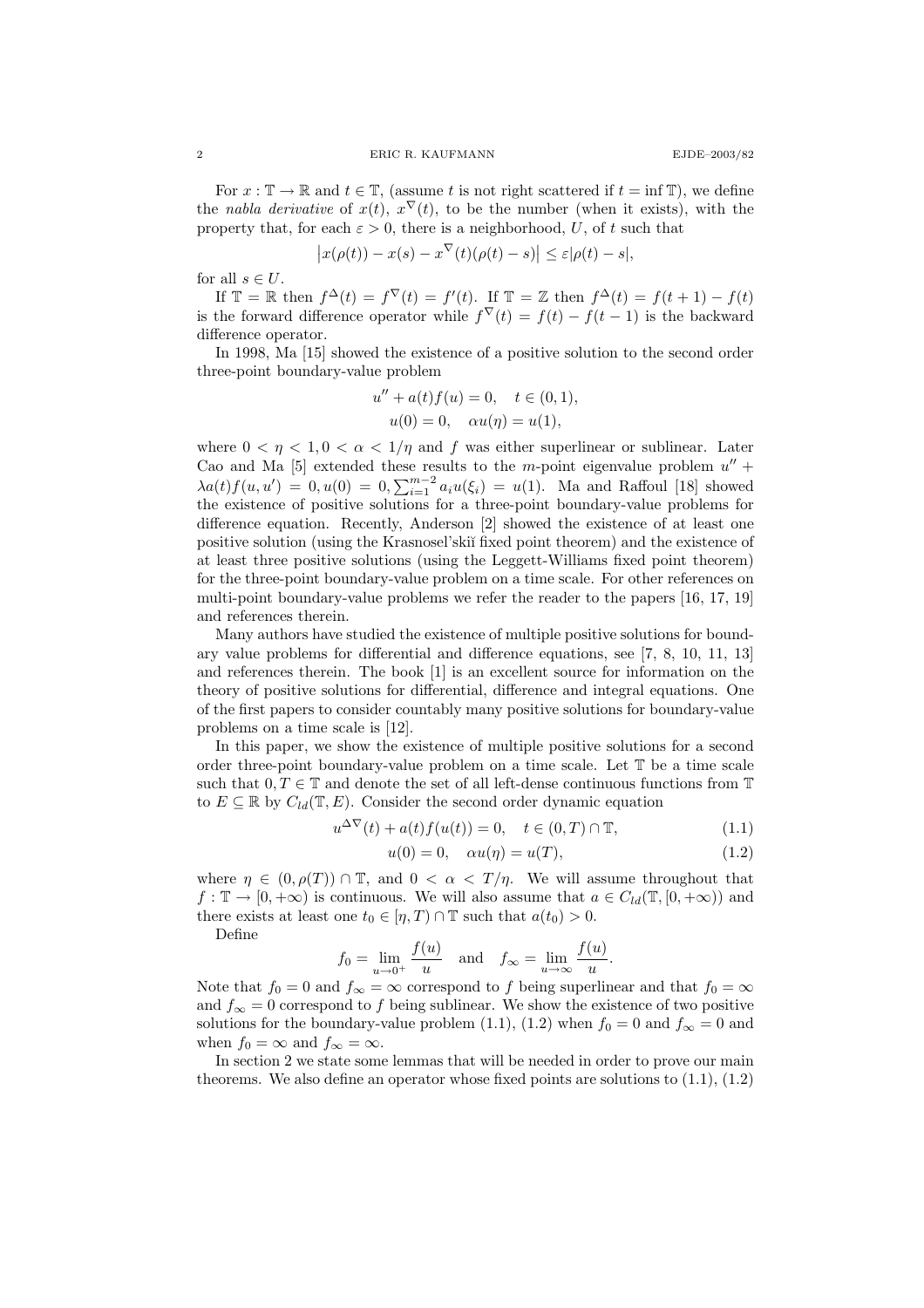and state a fixed point theorem due to Krasnosel'skiı̆, see  $[14]$ . In section 3 we state and prove two theorems for the existence of two positive solutions of  $(1.1)$ ,  $(1.2)$ . We begin section 4 with a modification of Lemma 2.5 in section 2. This new lemma will allow us to define a sequence of cones in which we will find fixed points of our operator.

# 2. Preliminaries

We will need the following lemmas, whose proofs can be found in Anderson [2], in order to prove our main theorems. Consider the linear boundary-value problem

$$
u^{\Delta \nabla}(t) + y(t) = 0, \quad t \in (0, T) \cap \mathbb{T}, \tag{2.1}
$$

$$
u(0) = 0, \quad \alpha u(\eta) = u(T). \tag{2.2}
$$

**Lemma 2.1.** If  $\alpha \eta \neq T$  then for  $y \in C_{ld}(\mathbb{T}, \mathbb{R})$  the boundary-value problem (2.1), (2.2) has the unique solution

$$
u(t) = -\int_0^t (t-s)y(s)\,\nabla s - \frac{\alpha t}{T-\alpha\eta}\int_0^\eta (\eta-s)y(s)\,\nabla s + \frac{t}{T-\alpha\eta}\int_0^T (T-s)y(s)\,\nabla s.
$$

**Lemma 2.2.** If  $u(0) = 0$  and  $u^{\Delta \nabla} \leq 0$ , then  $\frac{u(s)}{s} \leq \frac{u(t)}{t}$  $\frac{(t)}{t}$  for all  $s,t \in (0,T] \cap \mathbb{T}$ with  $t \leq s$ .

**Lemma 2.3.** Let  $0 < \alpha < T/\eta$ . If  $y \in C_{ld}(\mathbb{T}, \mathbb{R})$  and  $y \ge 0$  then the solution u of boundary-value problem (2.1), (2.2) satisfies  $u(t) \geq 0$  for all  $t \in [0, T] \cap \mathbb{T}$ .

**Lemma 2.4.** Let  $\alpha \eta > T$ . If  $y \in C_{ld}(\mathbb{T}, \mathbb{R})$  and  $y \geq 0$  then the boundary-value problem  $(2.1)$ ,  $(2.2)$  has no nonnegative solution.

In view of Lemma 2.4, we will assume that  $\alpha \eta < T$  for the rest of the paper.

Our Banach space is  $\mathcal{B} = C_{ld}(\mathbb{T}, \mathbb{R})$  with norm  $||u|| = \sup_{t \in [0, T] \cap \mathbb{T}} |u(t)|$ . Define the operator  $A\colon \mathcal{B} \to \mathcal{B}$  by

$$
Au(t) = -\int_0^t (t - s)a(s)f(u(s)) \nabla s - \frac{\alpha t}{T - \alpha \eta} \int_0^{\eta} (\eta - s)a(s)f(u(s)) \nabla s
$$

$$
+ \frac{t}{T - \alpha \eta} \int_0^T (T - s)a(s)f(u(s)) \nabla s.
$$

The function  $u$  is a solution of the boundary-value problem  $(1.1)$ ,  $(1.2)$  if and only if  $u$  is a fixed point of the operator  $A$ .

**Lemma 2.5.** Let  $0 < \alpha \eta < T$ . If  $y \in C_{ld}(\mathbb{T}, [0, \infty))$ , then the unique solution u of (2.1), (2.2) satisfies

$$
\min_{t \in [\eta, T] \cap \mathbb{T}} u(t) \ge \gamma \|u\| \tag{2.3}
$$

where

$$
\gamma = \min\left\{\frac{\alpha \eta}{T}, \frac{\alpha (T - \eta)}{T - \alpha \eta}, \frac{\eta}{T}\right\}.
$$

**Remark:** Since  $\alpha \eta < T$  and since  $\eta < T$ , it follows that  $0 < \gamma < 1$ .

**Definition 2.6.** Let B be a Banach space and let  $\mathcal{P} \subset \mathcal{B}$  be closed and nonempty. Then  $P$  is said to be a cone if

- (1)  $\alpha u + \beta v \in \mathcal{P}$  for all  $u, v \in \mathcal{P}$  and for all  $\alpha, \beta \geq 0$ , and
- (2)  $u, -u \in \mathcal{P}$  implies  $u = 0$ .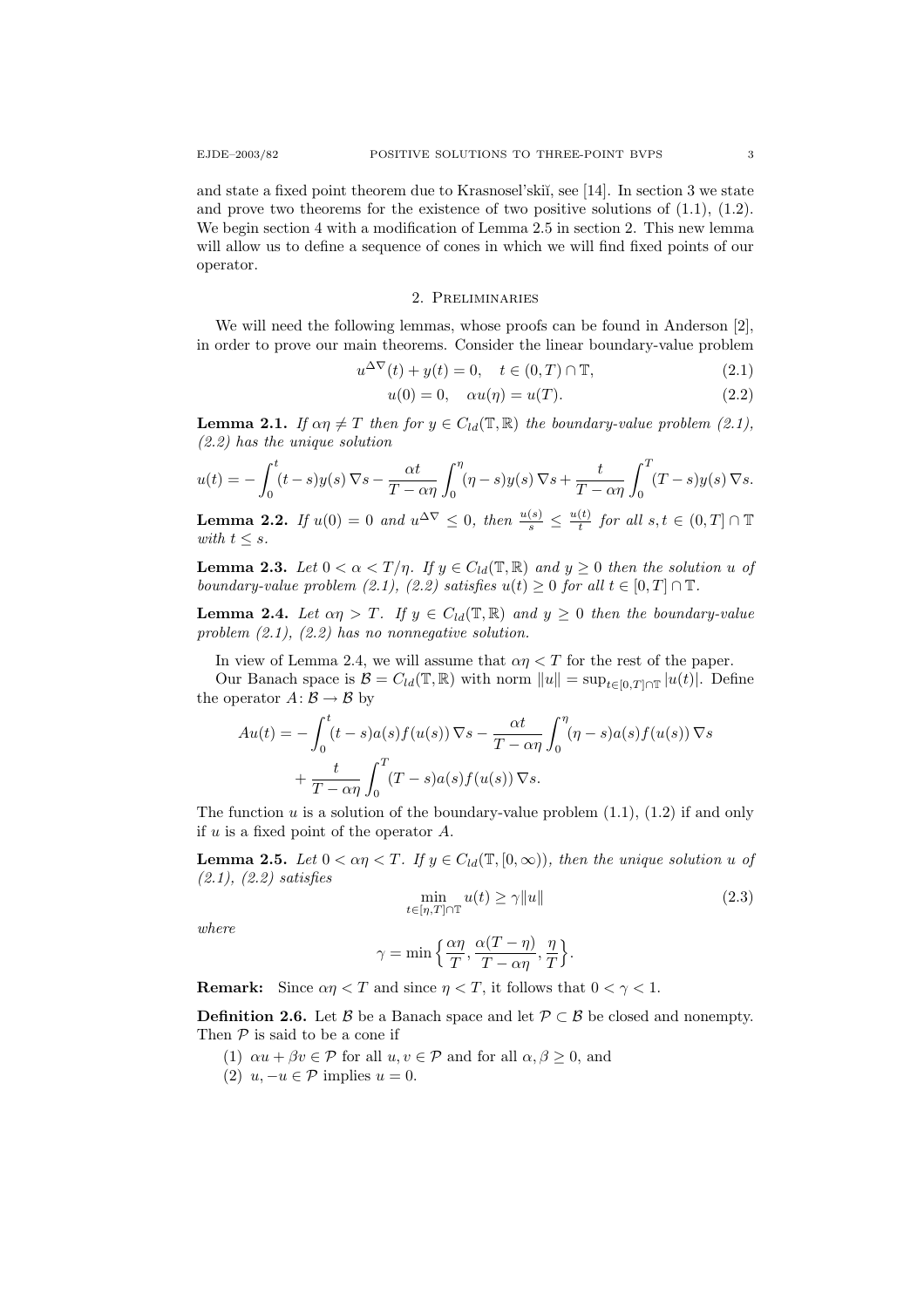As in [2] we define the cone

$$
\mathcal{P} = \{ u \in \mathcal{B} : u(t) \ge 0, t \in \mathbb{T} \text{ and } \min_{t \in [\eta, T] \cap \mathbb{T}} u(t) \ge \gamma ||u|| \}.
$$

From Lemma 2.5 we have  $A: \mathcal{P} \to \mathcal{P}$ . Standard arguments show that the operator A is completely continuous.

Before we state the fixed point theorem, we establish some inequalities. Since both a and f are nonnegative then for all  $u \in \mathcal{B}$ 

$$
Au(t) \le \frac{t}{T - \alpha \eta} \int_0^T (T - s)a(s)f(u(s)) \nabla s.
$$
 (2.4)

Furthermore,

$$
Au(\eta) = -\int_0^{\eta} (\eta - s)a(s)f(u(s)) \nabla s - \frac{\alpha \eta}{T - \alpha \eta} \int_0^{\eta} (\eta - s)a(s)f(u(s)) \nabla s
$$
  
+ 
$$
\frac{\eta}{T - \alpha \eta} \int_0^T (T - s)a(s)f(u(s)) \nabla s
$$
  
= 
$$
-\frac{T}{T - \alpha \eta} \int_0^{\eta} (\eta - s)a(s)f(u(s)) \nabla s + \frac{\eta}{T - \alpha \eta} \int_0^T (T - s)a(s)f(u(s)) \nabla s
$$
  
= 
$$
\frac{\eta T}{T - \alpha \eta} \int_{\eta}^T a(s)f(u(s)) \nabla s + \frac{T}{T - \alpha \eta} \int_0^{\eta} sa(s)f(u(s)) \nabla s
$$
  

$$
- \frac{\eta}{T - \alpha \eta} \int_0^T s a(s)f(u(s)) \nabla s
$$
  

$$
\geq \frac{\eta}{T - \alpha \eta} \int_{\eta}^T (T - s)a(s)f(u(s)) \nabla s.
$$

That is,

$$
Au(\eta) \ge \frac{\eta}{T - \alpha \eta} \int_{\eta}^{T} (T - s)a(s)f(u(s)) \nabla s.
$$
 (2.5)

The inequalities  $(2.4)$  and  $(2.5)$ , which are also found in  $[2]$  and  $[19]$ , will play critical roles in the proofs of our main theorems. We will also need the following fixed point theorem found in [14]

**Theorem 2.7** (Krasnosel'skiĭ). Let B be a Banach space and let  $P \subset B$  be a cone. Assume  $\Omega_1$ ,  $\Omega_2$  are bounded open balls of B such that  $0 \in \Omega_1 \subset \overline{\Omega}_1 \subset \Omega_2$ . Suppose that

$$
A \colon \mathcal{P} \cap (\overline{\Omega}_2 \setminus \Omega_1) \to \mathcal{P}
$$

is a completely continuous operator such that, either

(1)  $\|Au\| \le \|u\|, u \in \mathcal{P} \cap \partial\Omega_1 \text{ and } \|Au\| \ge \|u\|, u \in \mathcal{P} \cap \partial\Omega_2 \text{, or }$ 

(2)  $||Au|| \ge ||u||$ ,  $u \in \mathcal{P} \cap \partial \Omega_1$  and  $||Au|| \le ||u||$ ,  $u \in \mathcal{P} \cap \partial \Omega_2$ .

Then A has a fixed point in  $\mathcal{P} \cap (\overline{\Omega}_2 \setminus \Omega_1)$ .

# 3. Two Positive Solutions

In this section we use Theorem 2.7 to establish the existence of two positive solutions of the boundary-value problem (1.1), (1.2). In Theorems 3.1 and 3.2, the inequalities we derive that are based on  $f_0$  and  $f_\infty$  are similar to those found in [2], [15], and [19] and are included for completeness.

Theorem 3.1. Assume that f satisfies conditions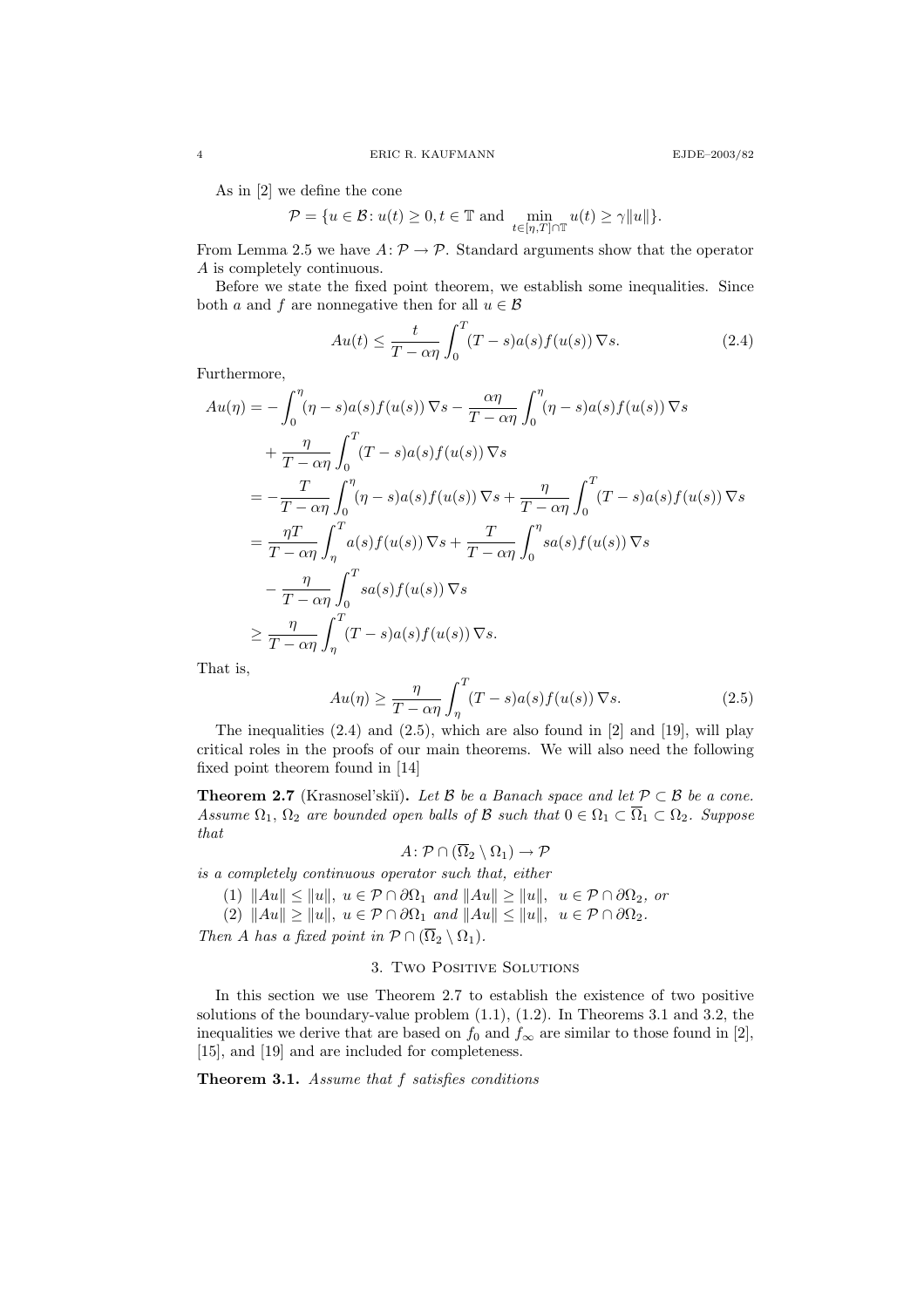- (A1)  $f_0 = +\infty$ ,  $f_\infty = +\infty$ ; and
- (B1) there exists a  $p > 0$  such that if  $0 \le x \le p$  then  $f(x) \le \mu p$  where  $\mu =$  $\left(\frac{T}{T-\alpha\eta}\int_0^T (T-s)a(s)\nabla s\right)^{-1}.$

Then the boundary-value problem  $(1.1)$ ,  $(1.2)$  has at least two positive solutions  $u_1, u_2 \in \mathcal{P}$  such that

$$
0 < ||u_1|| \le p \le ||u_2||.
$$

*Proof.* Choose  $m > 0$  such that

$$
\frac{m\eta\gamma}{T-\alpha\eta} \int_{\eta}^{T} (T-s)a(s)\,\nabla s \ge 1.
$$
\n(3.1)

By condition (A1),  $(f_0 = +\infty)$ , there exists an  $0 < r < p$  such that

$$
f(u) \ge mu \tag{3.2}
$$

for all  $0 \le u \le r$ .

Let  $u \in \mathcal{P}$  with  $||u|| = r$ . From (2.5), (2.3), (3.1) and (3.2) we have

$$
Au(\eta) \ge \frac{\eta}{T - \alpha \eta} \int_{\eta}^{T} (T - s)a(s)f(u(s)) \nabla s
$$
  
\n
$$
\ge \frac{m\eta}{T - \alpha \eta} \int_{\eta}^{T} (T - s)a(s)u(s) \nabla s
$$
  
\n
$$
\ge \left(\frac{m\eta \gamma}{T - \alpha \eta} \int_{\eta}^{T} (T - s)a(s) \nabla s\right) ||u||
$$
  
\n
$$
\ge ||u||.
$$

Define  $\Omega_1 = \{u \in \mathcal{B}: ||u|| < r\}$ . From the above string of inequalities we have

$$
||Au|| \ge ||u||, \quad u \in \mathcal{P} \cap \partial \Omega_1. \tag{3.3}
$$

Now consider  $u \in \mathcal{P}$  with  $||u|| \leq p$ . From (2.4) and condition (B1) we have

$$
Au(t) \leq \frac{t}{T - \alpha \eta} \int_0^T (T - s)a(s)f(u(s)) \nabla s
$$
  
\n
$$
\leq \frac{T}{T - \alpha \eta} \int_0^T (T - s)a(s)f(u(s)) \nabla s
$$
  
\n
$$
\leq \left(\frac{T}{T - \alpha \eta} \int_0^T (T - s)a(s) \nabla s\right) \mu p = p.
$$

Define  $\Omega_2 = \{u \in \mathcal{B} : ||u|| < p\}$ . Then

$$
||Au|| \le ||u||, \quad u \in \mathcal{P} \cap \partial \Omega_2. \tag{3.4}
$$

Using the inequalities  $(3.3)$  and  $(3.4)$  there exists, by Theorem 2.7, a fixed point  $u_1$ of A in  $P \cap (\bar{\Omega}_2 \setminus \Omega_1)$ . This fixed point satisfies  $r \leq ||u_1|| \leq p$ .

Using condition (A1) again,  $(f_{\infty} = \infty)$ , we know there exists an  $R_1 > p$  such that

$$
f(u) \geq Mu \tag{3.5}
$$

for all  $u \geq R_1$  where M is chosen so that

$$
\frac{M\eta\gamma}{T-\alpha\eta} \int_{\eta}^{T} (T-s)a(s)\,\nabla s \ge 1.
$$
\n(3.6)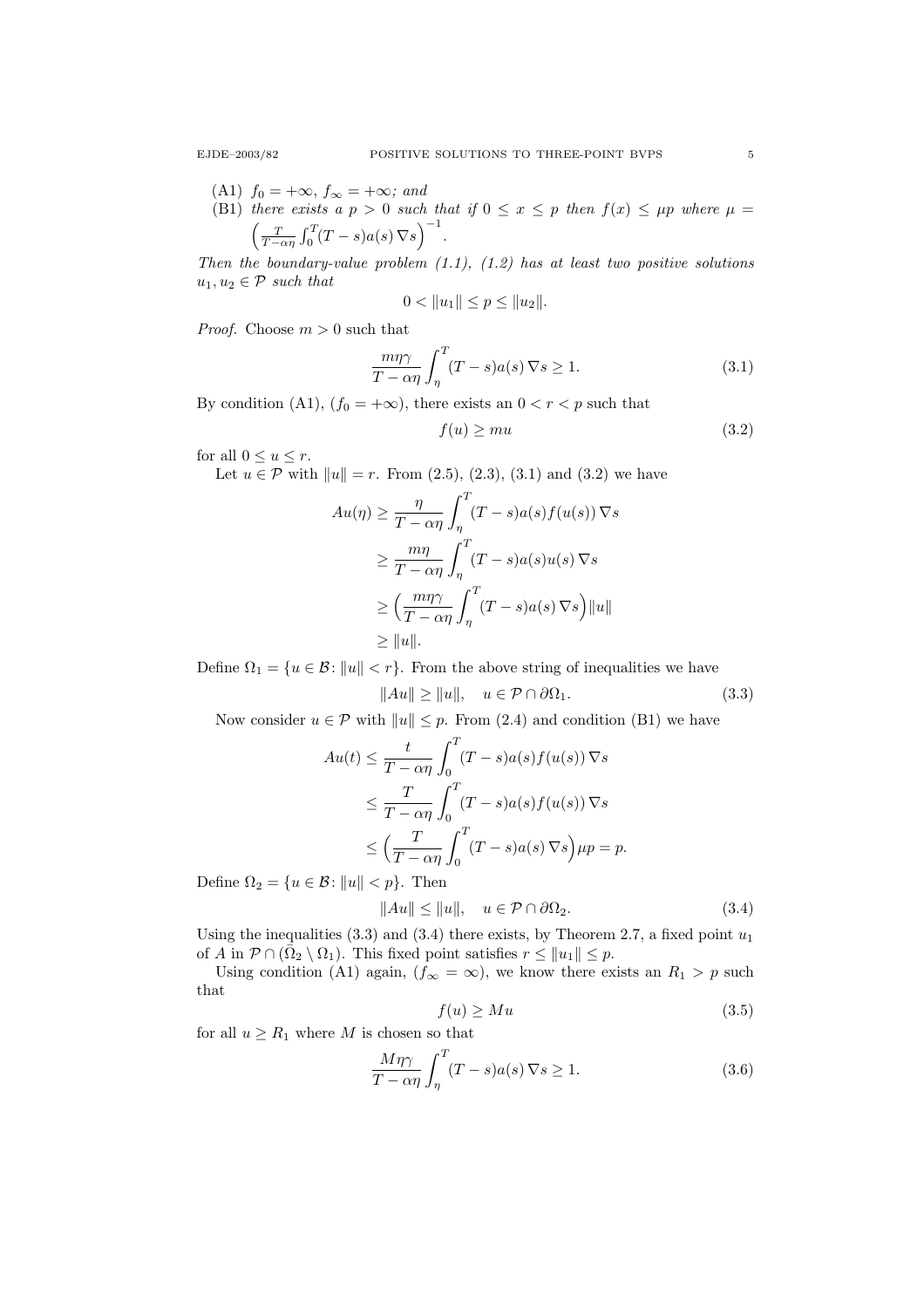Set  $R = R_1/\gamma$  and pick  $u \in \mathcal{P}$  so that  $||u|| = R$ . Since  $0 < \gamma < 1$  then  $R > R_1 > p$ . Furthermore,  $\min_{t \in [\eta, T] \cap \mathbb{T}} u(t) \geq \gamma R \geq R_1$ . From (2.5), (2.3), (3.5), and (3.6) we have

$$
Au(\eta) \ge \frac{\eta}{T - \alpha \eta} \int_{\eta}^{T} (T - s) a(s) f(u(s)) \nabla s
$$
  
\n
$$
\ge \frac{M\eta}{T - \alpha \eta} \int_{\eta}^{T} (T - s) a(s) u(s) \nabla s
$$
  
\n
$$
\ge \left(\frac{M\eta \gamma}{T - \alpha \eta} \int_{\eta}^{T} (T - s) a(s) \nabla s\right) ||u||
$$
  
\n
$$
\ge ||u||.
$$

Define  $\Omega_3 = \{u \in \mathcal{B} : ||u|| < R\}$ . Then

$$
||Au|| \ge ||u||, \quad u \in \mathcal{P} \cap \partial \Omega_3. \tag{3.7}
$$

Theorem 2.7 together with  $(3.4)$  and  $(3.7)$  implies that there exists a fixed point  $u_2$ of A that satisfies  $p \le ||u_2|| \le R$  and the proof is complete.

Theorem 3.2. Assume that f satisfies conditions

- (A2)  $f_0 = 0, f_{\infty} = 0$ ; and
- (B2) there exists a  $q > 0$  such that if  $\gamma q \leq x \leq q$  then  $f(x) \geq \nu q$  where  $\nu =$  $\left(\frac{\eta}{T-\alpha\eta}\int_{\eta}^{T}(T-s)a(s)\nabla s\right)^{-1}.$

Then the boundary-value problem  $(1.1)$ ,  $(1.2)$  has at least two positive solutions  $u_1, u_2 \in \mathcal{P}$  such that

$$
0 < ||u_1|| \le q \le ||u_2||.
$$

*Proof.* Choose  $m > 0$  such that

$$
\frac{Tm}{T - \alpha \eta} \int_0^T (T - s)a(s) \, \nabla s \le 1.
$$
\n(3.8)

By condition (A2),  $(f_0 = 0)$ , there exists an  $0 < r < q$  such that

$$
f(u) \le mu \tag{3.9}
$$

for all  $0 \le u \le r$ . Define  $\Omega_1 = \{u \in \mathcal{B} : ||u|| < r\}$  and let  $u \in \mathcal{P} \cap \partial \Omega_1$ . Then,

$$
Au(t) \leq \frac{t}{T - \alpha \eta} \int_0^T (T - s)a(s)f(u(s)) \nabla s
$$
  
\n
$$
\leq \frac{Tm}{T - \alpha \eta} \int_0^T (T - s)a(s)u(s) \nabla s
$$
  
\n
$$
\leq \left(\frac{Tm}{T - \alpha \eta} \int_0^T (T - s)a(s) \nabla s\right) ||u||
$$
  
\n
$$
\leq ||u||.
$$

And so,

$$
||Au|| \le ||u||, \quad u \in \mathcal{P} \cap \partial \Omega_1.
$$
\nNow define  $\Omega_2 = \{u \in \mathcal{B} : ||u|| < q\}$ . Notice that if  $u \in \mathcal{P} \cap \partial \Omega_2$  then

\n
$$
\min_{t \in [\eta, T] \cap \mathbb{T}} u(t) \ge \gamma ||u|| \ge \gamma q.
$$
\n(3.10)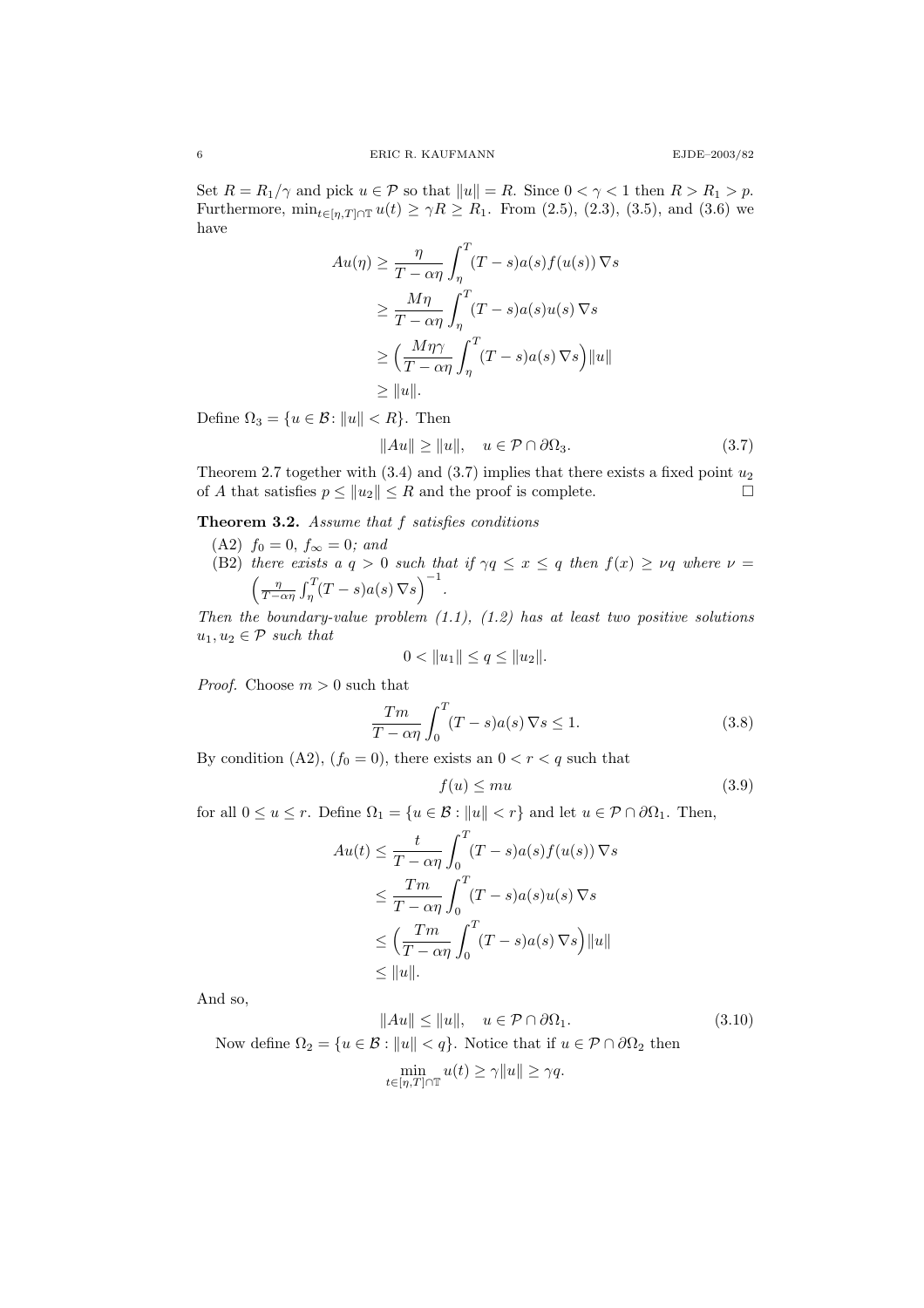By condition (B2) we have

$$
Au(t) \ge \frac{\eta}{T - \alpha \eta} \int_{\eta}^{T} (T - s) a(s) f(u(s)) \nabla s
$$

$$
\ge \left( \frac{\eta}{T - \alpha \eta} \int_{\eta}^{T} (T - s) a(s) \nabla s \right) \nu q
$$

$$
= q = ||u||.
$$

Hence,

$$
||Au|| \ge ||u||, \quad u \in \mathcal{P} \cap \partial \Omega_2. \tag{3.11}
$$

Consider the second condition in (A2),  $f_{\infty} = 0$ . There exists an  $R_1 > q$  such that  $f(u) \leq Mu$  for all  $u \geq R_1$  where M is chosen so that

$$
\frac{TM}{T-\alpha\eta} \int_0^T (T-s)a(s)\,\nabla s \le 1.
$$

There are two cases to consider:  $f$  is bounded or  $f$  is unbounded.

Suppose that f is bounded. Let K be such that  $f(u) \leq K$  for all u and choose

$$
R = \max\Big\{2q, \frac{TK}{T - \alpha\eta} \int_0^T (T - s)a(s) \nabla s\Big\}.
$$

Let  $u \in \mathcal{P}$  be such that  $||u|| = R$ . Then

$$
Au(t) \leq \frac{t}{T - \alpha \eta} \int_0^T (T - s)a(s)f(u(s)) \nabla s
$$
  
\n
$$
\leq \frac{TK}{T - \alpha \eta} \int_0^T (T - s)a(s) \nabla s
$$
  
\n
$$
\leq R.
$$

Hence  $||Au|| \leq ||u||$ .

Now suppose that f is unbounded. From condition (A2) there exists an  $R \geq \frac{R_1}{\gamma}$ such that  $f(u) \le f(R)$  for all  $0 < u \le R$ . Since  $\gamma < 1$  then  $q < R_1 < \frac{R_1}{\gamma} = R$ . Let  $u \in \mathcal{P}$  be such that  $||u|| \leq R$ . Then

$$
Au(t) \leq \frac{t}{T - \alpha \eta} \int_0^T (T - s)a(s)f(u(s)) \nabla s
$$
  
\n
$$
\leq \frac{T}{T - \alpha \eta} \int_0^T (T - s)a(s)f(R) \nabla s
$$
  
\n
$$
\leq \frac{TMR}{T - \alpha \eta} \int_0^T (T - s)a(s)u \nabla s
$$
  
\n
$$
\leq R.
$$

Hence  $||Au|| \leq ||u||$ .

In either case, if we define  $\Omega_3 = \{ \mathcal{B} : ||u|| < R \}$  then  $\Omega_2 \subsetneq \Omega_3$  and

$$
||Au|| \ge ||u||, \quad u \in \mathcal{P} \cap \partial \Omega_3. \tag{3.12}
$$

The conclusion of the theorem follows by applying Theorem 2.7 to the inequalities  $(3.10), (3.11), (3.12).$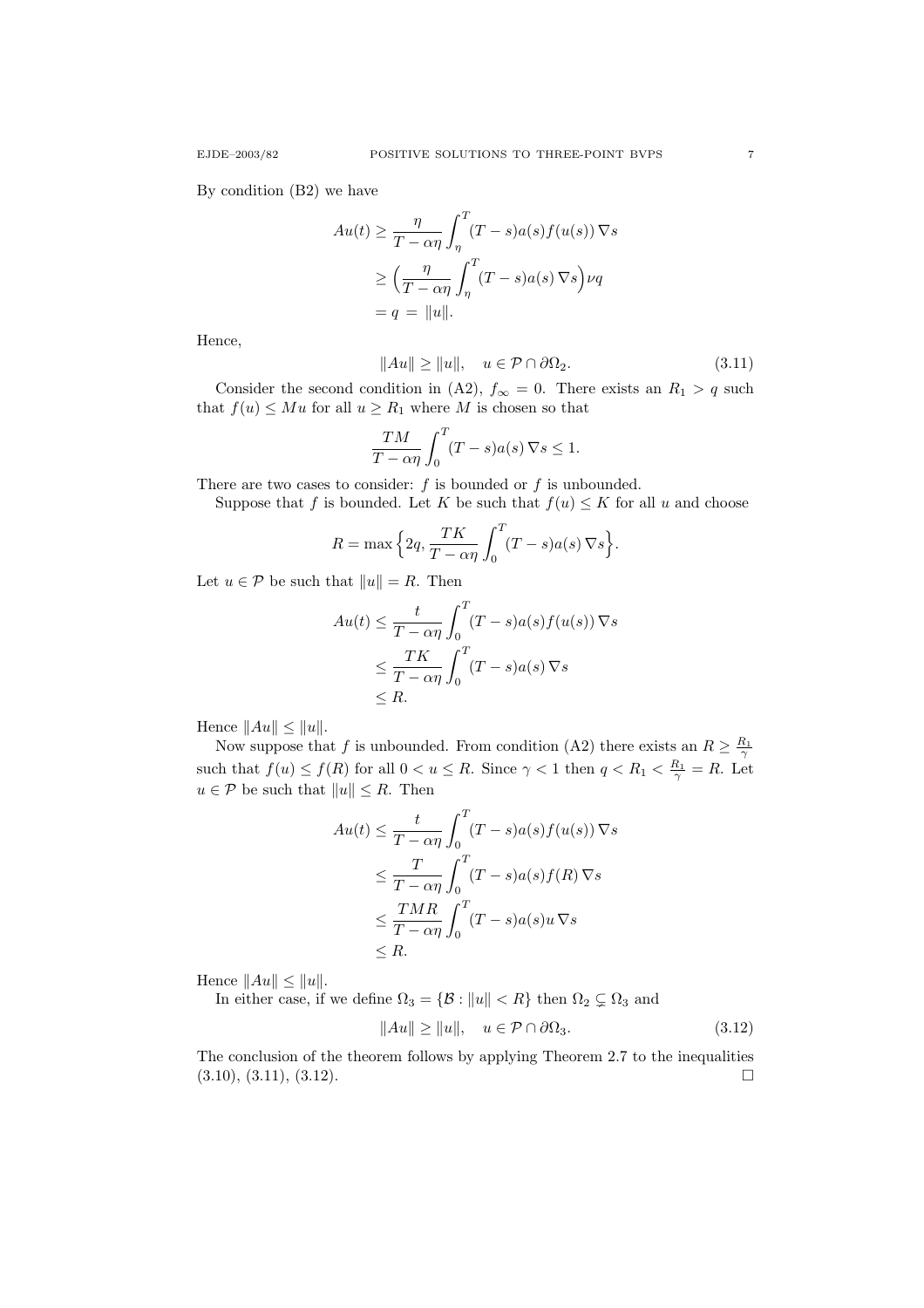### 8 ERIC R. KAUFMANN EJDE–2003/82

#### 4. Countably Many Positive Solutions

In this section we show the existence of countably many positive solutions when f satisfies an oscillatory like growth about a wedge. We begin with a modification of Lemma 2.5.

**Lemma 4.1.** Let  $0 < \alpha \eta < T$ . Let  $\tau_k \in \mathbb{T} \cap (\eta, \rho(T))$ . If  $y \in C_{ld}(\mathbb{T}, [0, \infty))$ , then the unique solution u of  $(2.1)$ ,  $(2.2)$  satisfies

$$
\min_{t \in [\tau_k, T] \cap \mathbb{T}} u(t) \ge \gamma_k ||u||
$$

where

$$
\gamma_k = \min\left\{\frac{\alpha\eta\tau_k}{T^2}, \frac{\alpha\eta(T-\tau_k)}{\tau_k(T-\alpha\eta)}, \frac{\eta\tau_k}{T^2}\right\}
$$

*Proof.* Suppose that  $0 \le \alpha < 1$ . Let  $t_0 \in (0, T) \cap \mathbb{T}$  be such that  $u(t_0) = ||u||$ . By the second boundary condition in (1.2) we have  $u(\eta) \geq u(T)$ . There are two cases to consider. Suppose  $t_0 \leq \eta < \rho(T)$  then  $\min_{t \in [\tau_k, T] \cap \mathbb{T}} u(t) = u(T)$  and

$$
u(t_0) \le u(T) + \frac{u(T) - u(\tau_k)}{T - \tau_k} (0 - T)
$$

$$
= \frac{-\alpha \tau_k u(\eta) + Tu(\tau_k)}{T - \tau_k}.
$$

By Lemma 2.2, we know that  $\frac{u(\tau_k)}{\tau_k} \leq \frac{u(\eta)}{\eta}$  $\frac{(\eta)}{\eta}$ . Hence

$$
u(t_0) \leq \frac{\frac{\tau_k}{\eta} T u(\eta) - \alpha \tau_k u(\eta)}{T - \tau_k}
$$
  
 
$$
\leq \frac{\tau_k (T - \alpha \eta)}{\eta (T - \tau_k)} u(\eta)
$$
  
 
$$
\leq \frac{\tau_k (T - \alpha \eta)}{\alpha \eta (T - \tau_k)} u(T).
$$

Consequently,  $\min_{t \in [\tau_k, T] \cap \mathbb{T}} u(t) = u(T) \ge \frac{\alpha \eta (T - \tau_k)}{\tau_k (T - \alpha \eta)}$  $\frac{\alpha\eta(T-\tau_k)}{\tau_k(T-\alpha\eta)}||u||.$ 

Now suppose that  $\eta \leq t_0 \leq T$ . Again we have  $\min_{t \in [\tau_k, T] \cap \mathbb{T}} u(t) = u(T)$ . By Lemma 2.2 we know  $\frac{u(\eta)}{\eta} \geq \frac{u(t_0)}{t_0}$  $\frac{(t_0)}{t_0}$ . Hence,  $u(\eta) \geq \eta \frac{u(t_0)}{t_0}$  $\frac{(t_0)}{t_0}$  and so,  $u(T) = \alpha u(\eta) \ge$  $\alpha\eta \frac{u(t_0)}{t_0}$  $\frac{(t_0)}{t_0} \geq \frac{\alpha \eta}{T} u(t_0)$ . Since  $\tau_k < T$ , then  $\min_{t \in [\tau_k, T] \cap \mathbb{T}} u(t) = u(T) \geq \frac{\alpha \eta}{T^2} ||u||$ .

If  $1 \leq \alpha < T/\eta$ . Then  $u(\eta) \leq u(T)$ . Let  $t_0$  be such that  $u(t_0) = ||u||$ . In this case  $t_0 \in [\eta, T] \cap \mathbb{T}$  and  $\min_{t \in [\eta, T] \cap \mathbb{T}} u(t) = u(\eta)$ . From Lemma 2.2 we have  $u(\eta) \geq \eta \frac{u(t_0)}{t_0}$  $\frac{(t_0)}{t_0}$ . Consequently,

$$
\min_{t \in [\eta, T] \cap \mathbb{T}} u(t) = u(\eta) \ge \frac{\eta}{t_0} ||u|| \ge \frac{\eta}{T} ||u|| \ge \frac{\eta \tau_k}{T^2} ||u||,
$$

Since  $\tau_k \geq \eta$ , then  $\min_{t \in [\tau_k, T] \cap \mathbb{T}} u(t) \geq \frac{\eta \tau_k}{T^2} ||u||$  and the proof is complete.

In Theorem 4.2 we show the existence of a countably infinite number of solutions. We will require that there exists at least one right dense point  $\tau^* \in \mathbb{T} \cap (\eta, \rho(T))$ . In addition, we will need a countable collection of cones. For each  $k \in \mathbb{N}$  define the cone

$$
\mathcal{P}_k = \{ u \in \mathcal{B} : u(t) \geq 0, t \in \mathbb{T} \text{ and } \min_{t \in [\tau_k, T] \cap \mathbb{T}} u(t) \geq \gamma_k ||u|| \}.
$$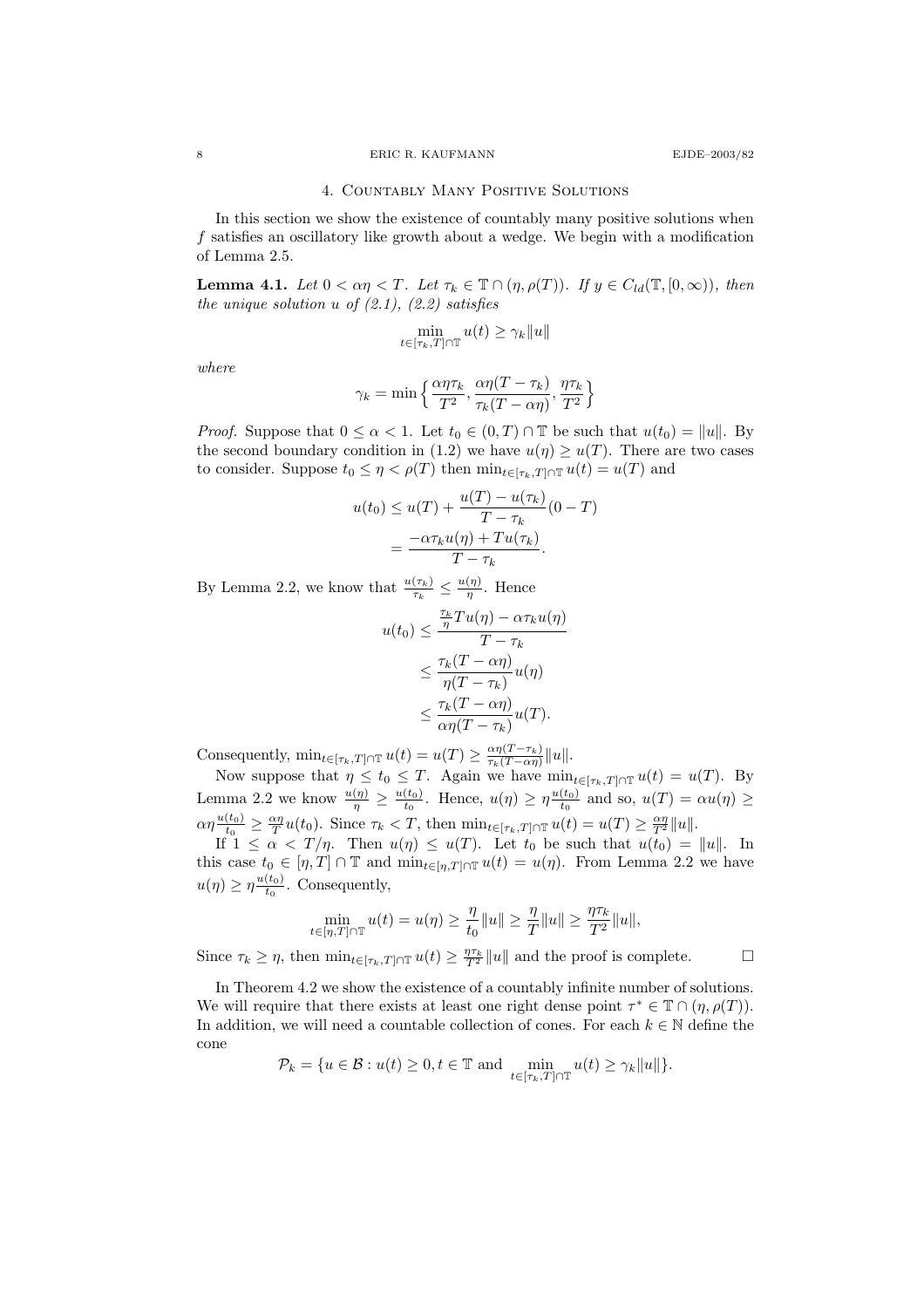**Theorem 4.2.** Let  $\tau^* \in \mathbb{T}$  be r.d. and suppose that  $\tau^* > \eta$ . Let  $\{\tau_k\} \subset \mathbb{T}$  be such that  $\eta < \tau_1 < \rho(T)$  and  $\tau_k \downarrow \tau^*$ . Let  $t_0$  be such that  $t_0 \in [\tau_1, T] \cap \mathbb{T}$  and  $a(t_0) > 0$ . Let  ${A_k}_{k=1}^{\infty}$  and  ${B_k}_{k=1}^{\infty}$  be such that

$$
A_{k+1} < \gamma_k B_k < B_k < C B_k < A_k, \quad k \in \mathbb{N}
$$

where

$$
C = \max\Big\{\Big(\frac{\eta}{T - \alpha \eta} \int_{\tau_1}^T (T - s) a(s) \nabla s \Big)^{-1}, 1\Big\}.
$$

Assume

(A3)  $f(x) \leq MA_k$  for all  $x \in [0, A_k]$ ,  $k \in \mathbb{N}$  where

$$
M < \left(\frac{T}{T - \alpha \eta} \int_0^T (T - s) a(s) \, \nabla s\right)^{-1};
$$

and

(B3)  $f(x) \geq CB_k$  for all  $x \in [\gamma_k B_k, B_k]$ .

Then the boundary-value problem  $(1.1)$ ,  $(1.2)$  has infinitely many positive solutions  ${u_k}_{k=1}^{\infty}$  such that  $B_k \le ||u_k|| \le A_k$  for all  $k \in \mathbb{N}$ .

*Proof.* First note that since  $\frac{T}{T-\alpha\eta} \int_0^T (T-s)a(s) \nabla s \ge \frac{\eta}{T-\alpha\eta} \int_{\tau_1}^T (T-s)a(s) \nabla s$ , it follows that  $M < C$  (otherwise the theorem is vacuously true).

Fix  $k \in \mathbb{N}$ . Define  $\Omega_{1k} = \{u \in \mathcal{B} : ||u|| < A_k\}$ . Let  $u \in \mathcal{P}_k \cap \partial \Omega_{1k}$ . Then  $u(t) \leq A_k = ||u||$  for all  $t \in [0, T] \cap \mathbb{T}$ . So,

$$
Au(t) \leq \frac{t}{T - \alpha \eta} \int_0^T (T - s)a(s)f(u(s)) \nabla s
$$
  

$$
\leq \frac{TM}{T - \alpha \eta} \int_0^T (T - s)a(s) \nabla s A_k
$$
  

$$
\leq A_k.
$$

Thus  $||Au|| \leq A_k = ||u||$  for  $u \in \mathcal{P}_k \cap \partial \Omega_{1k}$ .

Now define  $\Omega_{2k} = \{u \in \mathcal{B}: ||u|| < B_k\}$  and let  $u \in \mathcal{P}_k \cap \partial\Omega_{2k}$ . Let  $t \in [\tau_k, T] \cap \mathbb{T}$ . Then

$$
B_k = \|u\| \ge u(t) \ge \min_{t \in [\tau_k, T] \cap \mathbb{T}} u(t) = \ge \gamma_k \|u\| = \gamma_k B_k.
$$

So,

$$
Au(\eta) \ge \frac{\eta}{T - \alpha \eta} \int_{\eta}^{T} (T - s)a(s)f(u(s)) \nabla s
$$
  
\n
$$
\ge \left(\frac{\eta}{T - \alpha \eta} \int_{\tau_1}^{T} (T - s)a(s) \nabla s\right) C B_k
$$
  
\n
$$
\ge B_k.
$$

Thus  $||Au|| \ge B_k = ||u||$  for all  $u \in \mathcal{P}_k \cap \partial \Omega_{2k}$ .

By Theorem 2.7 there exists a fixed point  $u_k$  of A such that  $B_k \le ||u_k|| \le A_k$ . Since k was arbitrary the result follows and the proof is complete.  $\Box$ 

The proofs for our last two theorems require slight modifications of the proofs for Theorems 3.1, 3.2 and 4.2 and as such will be omitted. Theorem 4.3 shows the existence of an odd number of solutions and Theorem 4.4 shows the existence of an even number of solutions. It is not difficult to establish other theorems of these forms stating the existence of multiple positive solutions.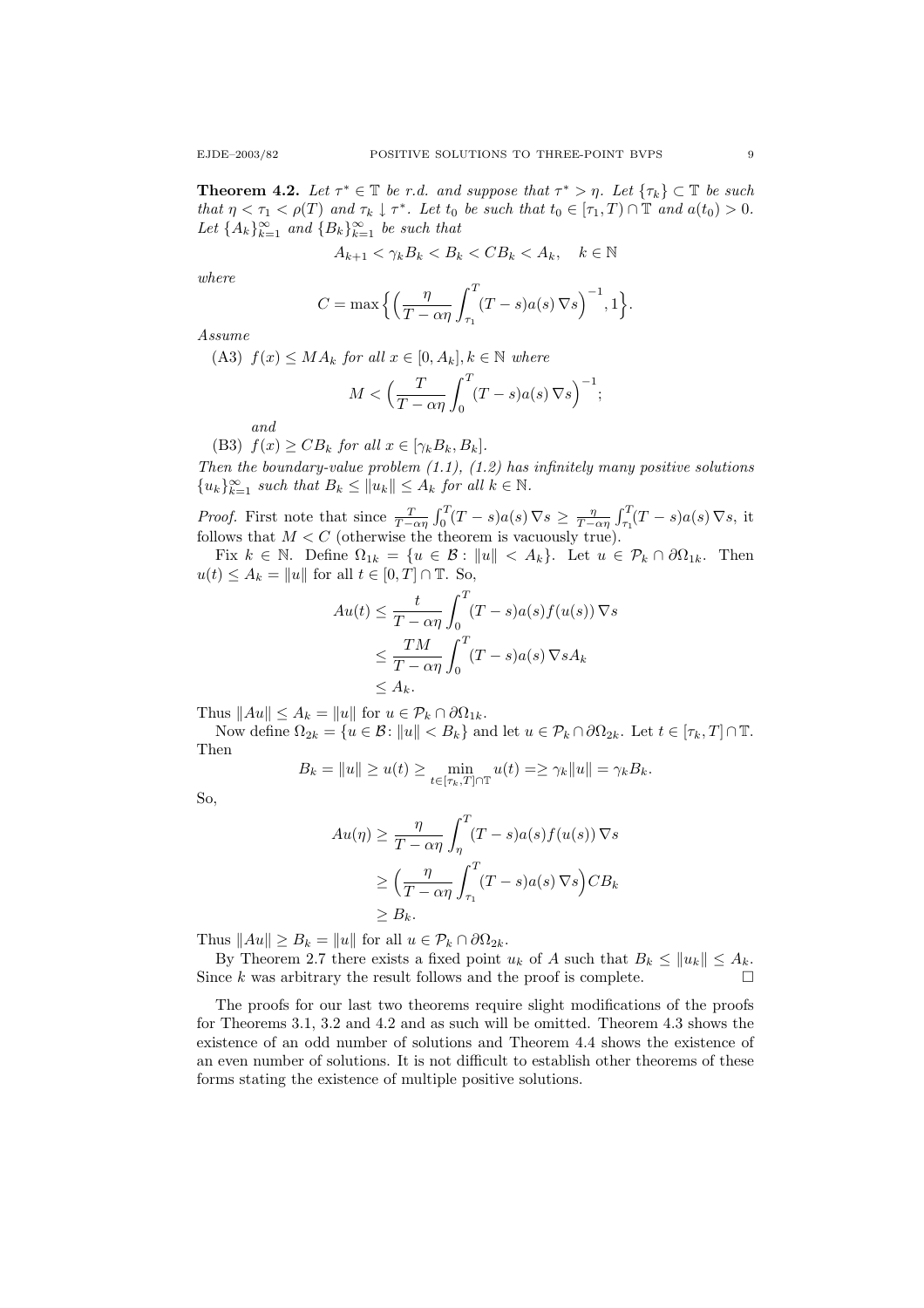**Theorem 4.3.** Let  $m \geq 1$  be a fixed integer. Let  $\{\tau_k\}_{k=1}^m \subset \mathbb{T}$  be such that  $\eta < \tau_{k+1} < \tau_k < \rho(T)$ . Let  $t_0$  be such that  $t_0 \in [\tau_1, T] \cap \mathbb{T}$  and  $a(t_0) > 0$ . Let  ${A_k}_{k=1}^m$  and  ${B_k}_{k=1}^m$  be such that

$$
A_{k+1} < \gamma_k B_k < B_k < C B_k < A_k, \quad k = 1, 2, \dots m - 1
$$

and  $0 < B_m < CB_m < A_m$  where

$$
C = \max\Big\{\Big(\frac{\eta}{T - \alpha \eta} \int_{\tau_1}^T (T - s) a(s) \, \nabla s \Big)^{-1}, 1\Big\}.
$$

Assume

(A4)  $f_0 = 0$  and  $f_\infty = +\infty$ ;

(B4)  $f(x) \leq MA_k$  for all  $x \in [0, A_k]$ ,  $k = 1, 2, \ldots m$  where

$$
M < \left(\frac{T}{T - \alpha \eta} \int_0^T (T - s) a(s) \nabla s\right)^{-1};
$$

and

(C4)  $f(x) \geq CB_k$  for all  $x \in [\gamma_k B_k, B_k], k = 1, 2, \ldots m$ .

Then the boundary-value problem (1.1), (1.2) has at least  $2m + 1$  positive solutions  ${u_k}_{k=1}^{2m+1}$  such that  $0 < ||u_{2m+1}|| \le B_m \le ||u_{2m}|| \le A_m \le \cdots \le B_1 \le ||u_2|| \le$  $A_1 \le ||u_1|| < \infty.$ 

**Theorem 4.4.** Let  $m \geq 1$  be a fixed integer. Let  $\{\tau_k\}_{k=1}^m \subset \mathbb{T}$  be such that  $\eta < \tau_{k+1} < \tau_k < \rho(T)$ . Let  $t_0$  be such that  $t_0 \in [\tau_1, T) \cap \mathbb{T}$  and  $a(t_0) > 0$ . Let  ${A_k}_{k=1}^m$  and  ${B_k}_{k=1}^{m-1}$  be such that

$$
A_{k+1} < \gamma_k B_k < B_k < C B_k < A_k, \quad k = 1, 2, \dots m - 1,
$$

and  $A_m > 0$ , where

$$
C = \max\Big\{\Big(\frac{\eta}{T - \alpha\eta} \int_{\tau_1}^T (T - s) a(s) \nabla s\Big)^{-1}, 1\Big\}.
$$

Assume

(A5)  $f_0 = +\infty$  and  $f_\infty = +\infty$ ;

(B5)  $f(x) \leq MA_k$  for all  $x \in [0, A_k]$ ,  $k = 1, 2, \ldots m$  where

$$
M < \left(\frac{T}{T - \alpha \eta} \int_0^T (T - s) a(s) \, \nabla s\right)^{-1};
$$

and

(C5) 
$$
f(x) \geq CB_k
$$
 for all  $x \in [\gamma_k B_k, B_k]$ ,  $k = 1, 2, \dots m - 1$ .

Then the boundary-value problem  $(1.1)$ ,  $(1.2)$  has at least  $2m$  positive solutions  ${u_k}_{k=1}^{2m}$  such that  $0 < ||u_{2m}|| \leq A_m \leq ||u_{2m}|| \leq B_{m-1} \leq \cdots \leq B_1 \leq ||u_2|| \leq A_1 \leq$  $||u_1|| < \infty$ .

#### **REFERENCES**

- [1] R. P. Agarwal, D. O'Regan and P. J. Y. Wong, "Positive Solutions of Differential, Difference and Integral Equations," Kluwer, Dordrecht, 1999.
- [2] D. Anderson, Solutions to second-order three-point problems on time scales, Journal of Difference Equations and Applications 8 (2002), 673-688.
- [3] F. M. Atici and G. Sh. Guseinov, On Green's functions and positive solutions for boundaryvalue problems on time scales, J. Comput. Appl. Math., 141 (2002), 75-99.
- [4] M. Bohner and A. Peterson, Dynamic Equations on Time Scales, An introduction with Applications, Birkhäuser, Boston, 2001.